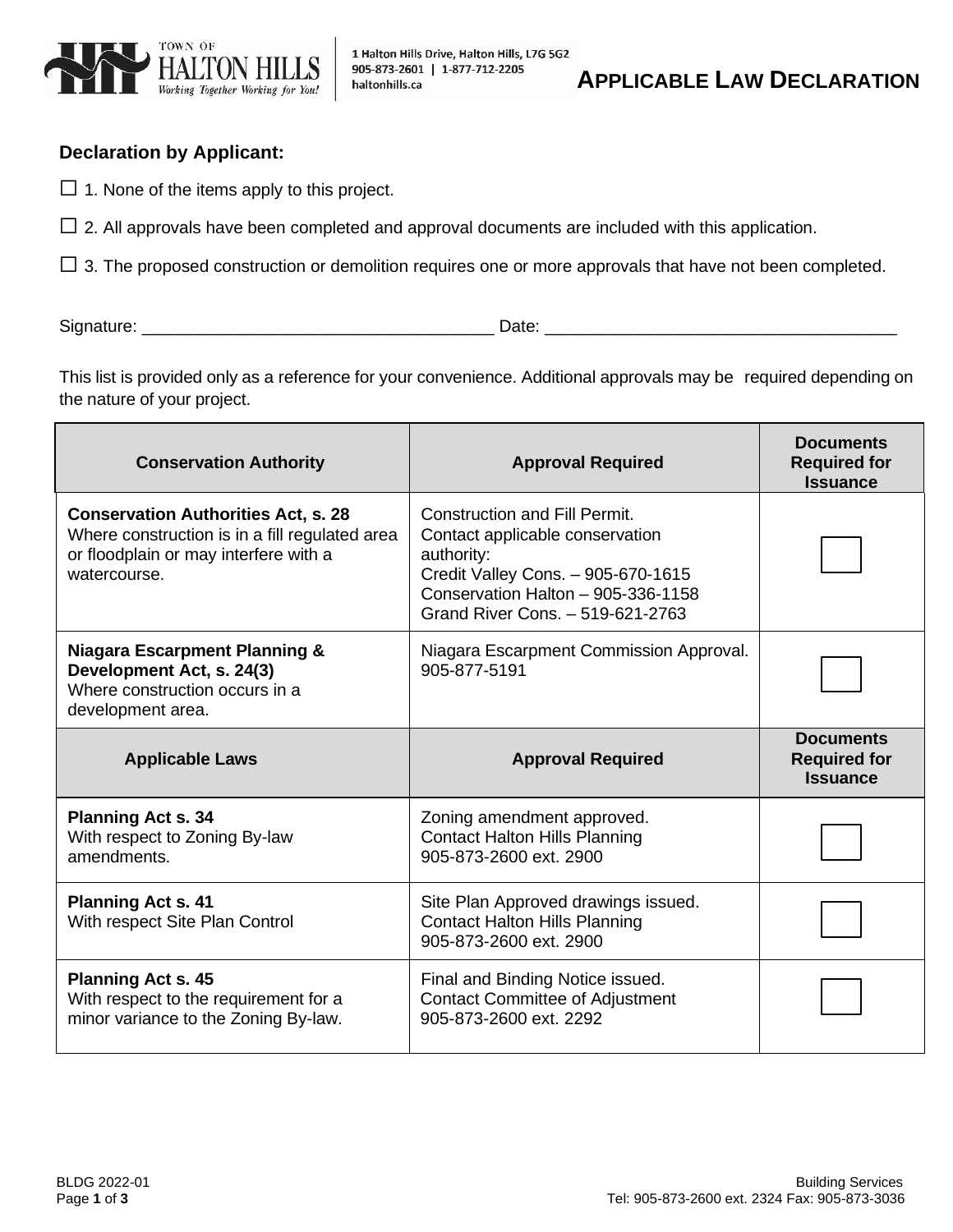

| <b>Applicable Laws</b>                                                                                                                                                                                                                                 | <b>Approval Required</b>                                                                                                                                                       | <b>Documents</b><br><b>Required for</b><br><b>Issuance</b> |
|--------------------------------------------------------------------------------------------------------------------------------------------------------------------------------------------------------------------------------------------------------|--------------------------------------------------------------------------------------------------------------------------------------------------------------------------------|------------------------------------------------------------|
| Ontario Heritage Act, s. 34.5, 34.7(2)<br>Where a property is designated by Halton<br>Hills Heritage.                                                                                                                                                  | Town of Halton Hills Heritage Planner<br>905-873-2600 ext. 2358                                                                                                                |                                                            |
| <b>Clean Water Act, 2006, s. 59</b><br>Where a property is located with a Source<br>Water Protection regulated area.                                                                                                                                   | Issuance of a notice by the risk<br>management official.<br>https://www.halton.ca/For-Residents/Water-<br>and-Environment/Water-Quality-<br>Protection/Source-Water-Protection |                                                            |
| Child Care & Early Years Act 2014,<br>s. 14 of REG 137/15<br>Where building is used for a childcare center.                                                                                                                                            | Plan Approval from Ministry of Children &<br>Youth Services.<br>416-325-5666                                                                                                   |                                                            |
| <b>Public Transportation Act, s. 38</b><br>Construction/alter any building or<br>structure within 45 m. of a King's<br>Highway or within 180 m of the<br>center point of an intersection, or<br>within 395 m of the center point of an<br>interchange. | Ministry of Transportation (MTO)<br>Building and Land Use Permit Issued by<br>MTO https://www.hcms.mto.gov.on.ca                                                               |                                                            |
| Nutrient Management Act 2002, s. 11<br><b>REG 267/03</b><br>Farm buildings housing animals or animal<br>manure.                                                                                                                                        | <b>Approval of Nutrient</b><br>Management Strategy.<br>Contact: Ministry of Agriculture, Food,<br>and Rural Affairs (OMAFRA)<br>1-866-242-4460                                 |                                                            |
| Milk Act, s. 14<br>Where a building is used as a milk<br>processing plant.                                                                                                                                                                             | Permit issued by OMAFRA.<br>Contact: Food Safety Advisor,<br>Dairy 519-400-9928 Approval of<br>Demolition form Ministry of Education<br>416-325-2929                           |                                                            |
| <b>Demolition of School Education Act,</b><br>s. 194<br>Where a school is proposed to be<br>demolished.                                                                                                                                                | Approval of Demolition form Ministry of<br>Education<br>416-325-2929                                                                                                           |                                                            |
| <b>Environmental Assessment Act, s. 5</b><br>Major development that is required to<br>proceed with an "undertaking".                                                                                                                                   | Ministry of the Environment, Conservation<br>and Parks approval of Terms of<br>Reference & EA<br>416-235-5743                                                                  |                                                            |